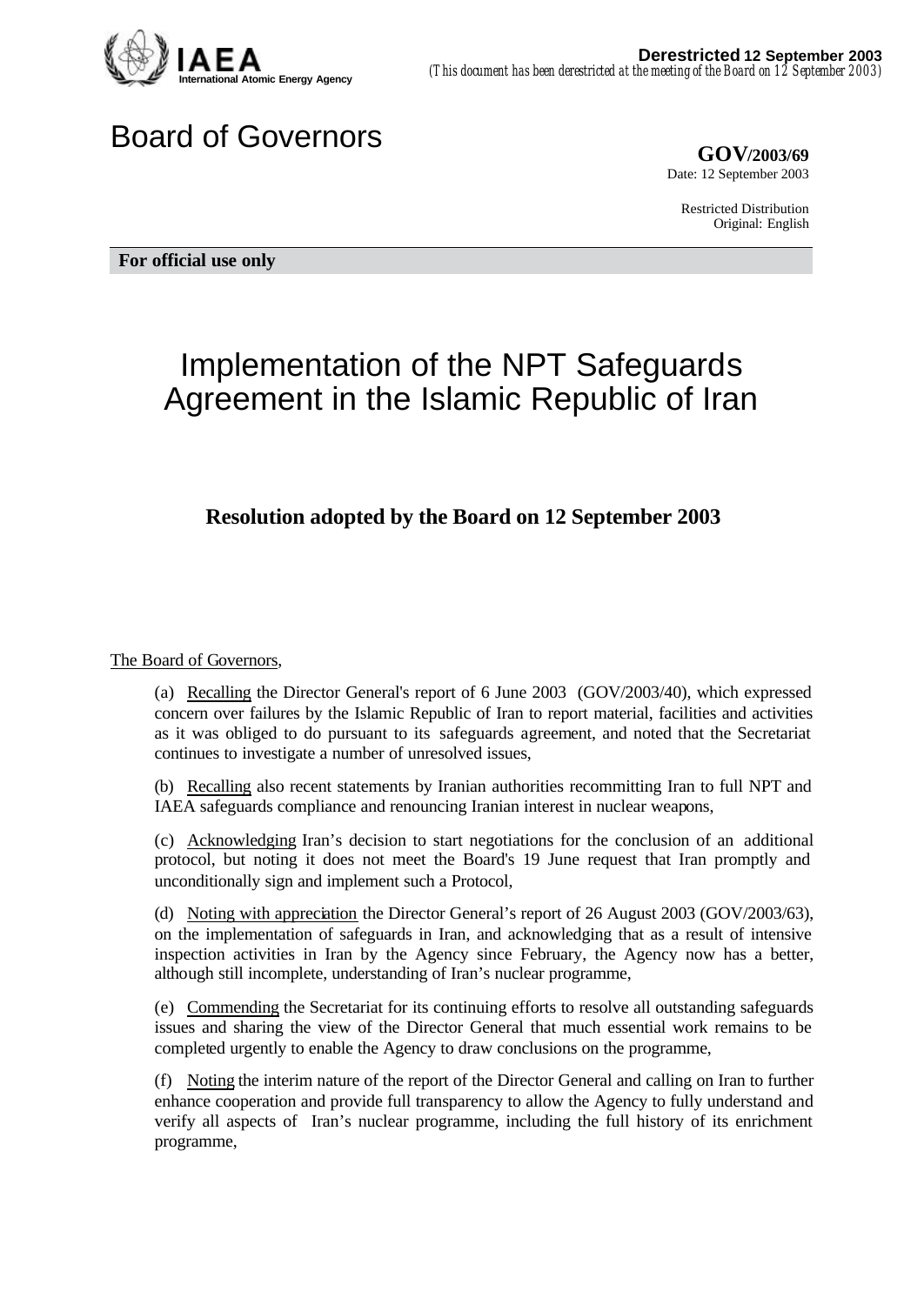(g) Concerned by the statement of the Director General that information and access were at times slow in coming and incremental, that some of the information was in contrast to that previously provided by Iran, and that there remain a number of important outstanding issues that require urgent resolution,

- (h) Noting with concern:
	- that the Agency environmental sampling at Natanz has revealed the presence of two types of high enriched uranium, which requires additional work to enable the Agency to arrive at a conclusion;
	- that IAEA inspectors found considerable modifications had been made to the premises at the Kalaye Electric Company prior to inspections that may impact on the accuracy of the environmental sampling;
	- that some of Iran's statements to the IAEA have undergone significant and material changes, and that the number of outstanding issues has increased since the report;
	- that despite the Board's statement in June 2003 encouraging Iran, as a confidence-building measure, not to introduce nuclear material into its pilot centrifuge enrichment cascade at Natanz, Iran has introduced such material;

(i) Expressing grave concern that, more than one year after initial IAEA inquiries to Iran about undeclared activities, Iran has still not enabled the IAEA to provide the assurances required by Member States that all nuclear material in Iran is declared and submitted to Agency safeguards and that there are no undeclared nuclear activities in Iran,

(j) Mindful of Iran's heavy responsibility to the international community regarding the transparency of its extensive nuclear activities,

(k) Recognising the basic and inalienable right of all Member States to develop atomic energy for peaceful purpose,

(l) Stressing the need for effective safeguards in order to prevent the use of nuclear material for prohibited purposes in contravention of safeguards agreements, and underlining the vital importance of effective safeguards for facilitating cooperation in the field of peaceful uses of nuclear energy,

1. Calls on Iran to provide accelerated cooperation and full transparency to allow the Agency to provide at an early date the assurances required by Member States;

2. Calls on Iran to ensure there are no further failures to report material, facilities and activities that Iran is obliged to report pursuant to its safeguards agreement;

3. Reiterates the Board's statement in June 2003 encouraging Iran not to introduce nuclear material into its pilot enrichment cascade in Natanz, and in this context calls on Iran to suspend all further uranium enrichment-related activities, including the further introduction of nuclear material into Natanz, and, as a confidence-building measure, any reprocessing activities, pending provision by the Director General of the assurances required by Member States, and pending satisfactory application of the provisions of the additional protocol;

4. Decides it is essential and urgent in order to ensure IAEA verification of non-diversion of nuclear material that Iran remedy all failures identified by the Agency and cooperate fully with the Agency to ensure verification of compliance with Iran's safeguards agreement by taking all necessary actions by the end of October 2003, including: